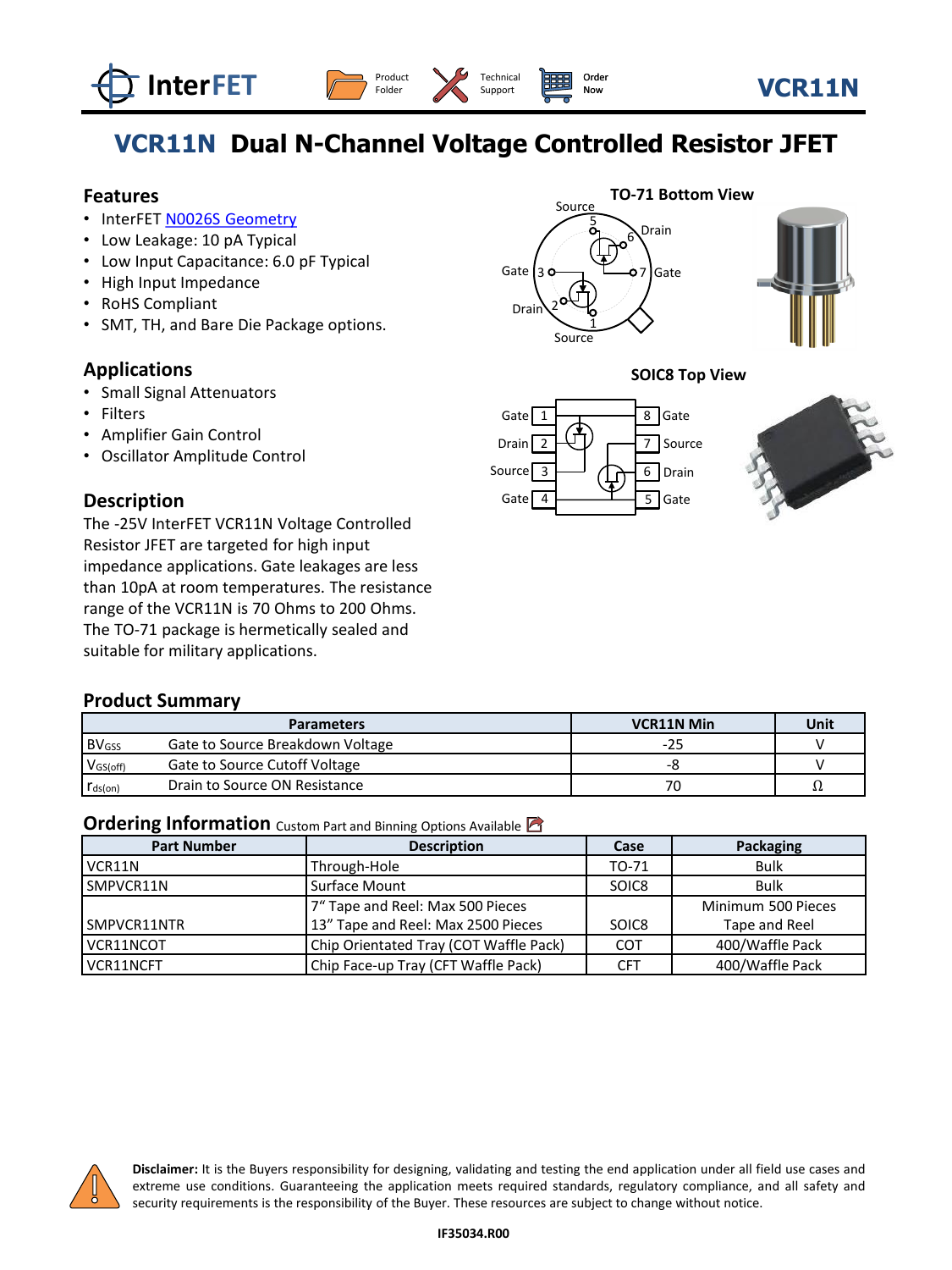





# **Electrical Characteristics**

#### **Maximum Ratings** (@ T<sub>A</sub> = 25°C, Unless otherwise specified)

|                | <b>Parameters</b>                                           | Value      | <b>Unit</b>   |
|----------------|-------------------------------------------------------------|------------|---------------|
|                | V <sub>RGS</sub> Reverse Gate Source and Gate Drain Voltage | -15        |               |
| $I_{FG}$       | <b>Continuous Forward Gate Current</b>                      | 10         | mA            |
| P <sub>D</sub> | <b>Continuous Device Power Dissipation</b>                  | 300        | mW            |
|                | <b>Power Derating</b>                                       | 2.4        | mW/°C         |
|                | <b>Operating Junction Temperature</b>                       | -55 to 125 | $\mathcal{C}$ |
| I STG          | Storage Temperature                                         | -65 to 150 | $\sim$        |

### **Static Characteristics** (@ TA = 25°C, Unless otherwise specified)

|                        |                                          |                                                 | VCR11N |            |      |
|------------------------|------------------------------------------|-------------------------------------------------|--------|------------|------|
|                        | <b>Parameters</b>                        | <b>Conditions</b>                               | Min    | <b>Max</b> | Unit |
| $V_{(BR)GSS}$          | Gate to Source<br>Breakdown Voltage      | $I_G = -1\mu A$ , $V_{DS} = 0V$                 | $-25$  |            |      |
| lgss                   | Gate to Source<br><b>Reverse Current</b> | $V_{GS}$ = -15V, $V_{DS}$ = 0V                  |        | $-0.2$     | nA   |
| $V$ <sub>GS(OFF)</sub> | Gate to Source<br><b>Cutoff Voltage</b>  | $V_{DS}$ = -10V, $I_D$ = 1µA                    | -8     | $-12$      |      |
| $r_{DS(MIN)}$          | <b>Static Drain to Source</b>            | Min: $V_{DS} = 100$ mV, $r_{DS1} = 200 \Omega$  | 0.95   |            |      |
| rDS(MAX)               | <b>ON Resistance Ratio</b>               | Max: $V_{GS1} = V_{GS2}$ , $r_{DS2} = 2k\Omega$ | 0.95   |            |      |

#### **Dynamic Characteristics** (@ TA = 25°C, Unless otherwise specified)

|                 |                      |                               | VCR11N |            |      |
|-----------------|----------------------|-------------------------------|--------|------------|------|
|                 | <b>Parameters</b>    | <b>Conditions</b>             | Min    | <b>Max</b> | Unit |
| $r_{ds(on)}$    | Drain to Source      | $I_D = 0A$ , $V_{GS} = 0V$ ,  | 70     | 200        | Ω    |
|                 | <b>ON Resistance</b> | $f = 1$ kHz                   |        |            |      |
| C <sub>dg</sub> | Drain Gate           | $V_{DG} = 10V$ , $I_S = 0A$ , |        | 7.5        | рF   |
|                 | Capacitance          | $f = 1MHz$                    |        |            |      |
| $C_{sg}$        | Source Gate          | $V_{GS} = 10V$ , $I_D = 0A$ , |        | 7.5        | рF   |
|                 | Capacitance          | $f = 1MHz$                    |        |            |      |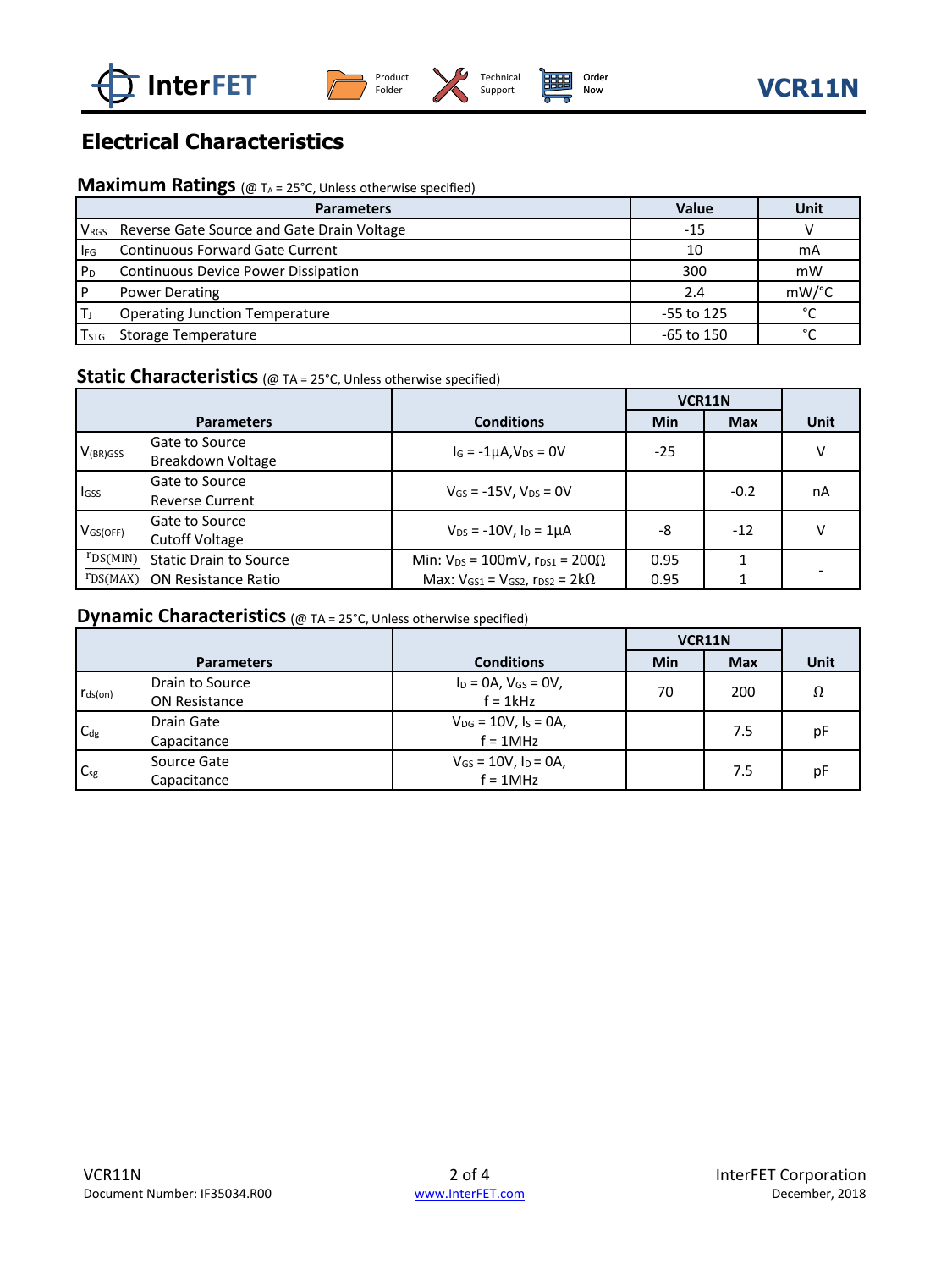

Support

# **SOIC8 Mechanical and Layout Data**

#### **Package Outline Data**







- 1. All linear dimensions are in millimeters.<br>2. Package weight approximately 0.21 grar
- Package weight approximately 0.21 grams
- 3. Molded plastic case UL 94V-0 rated
- 4. For Tape and Reel specifications refer to InterFET CTC-021 Tape and Reel Specification, Document number: IF39002
- 5. Bulk product is shipped in standard ESD shipping material
- 6. Refer to JEDEC standards for additional information.

#### **Suggested Pad Layout**



- 1. All linear dimensions are in millimeters.
- 2. The suggested land pattern dimensions have been provided for reference only. A more robust pattern may be desired for wave soldering.